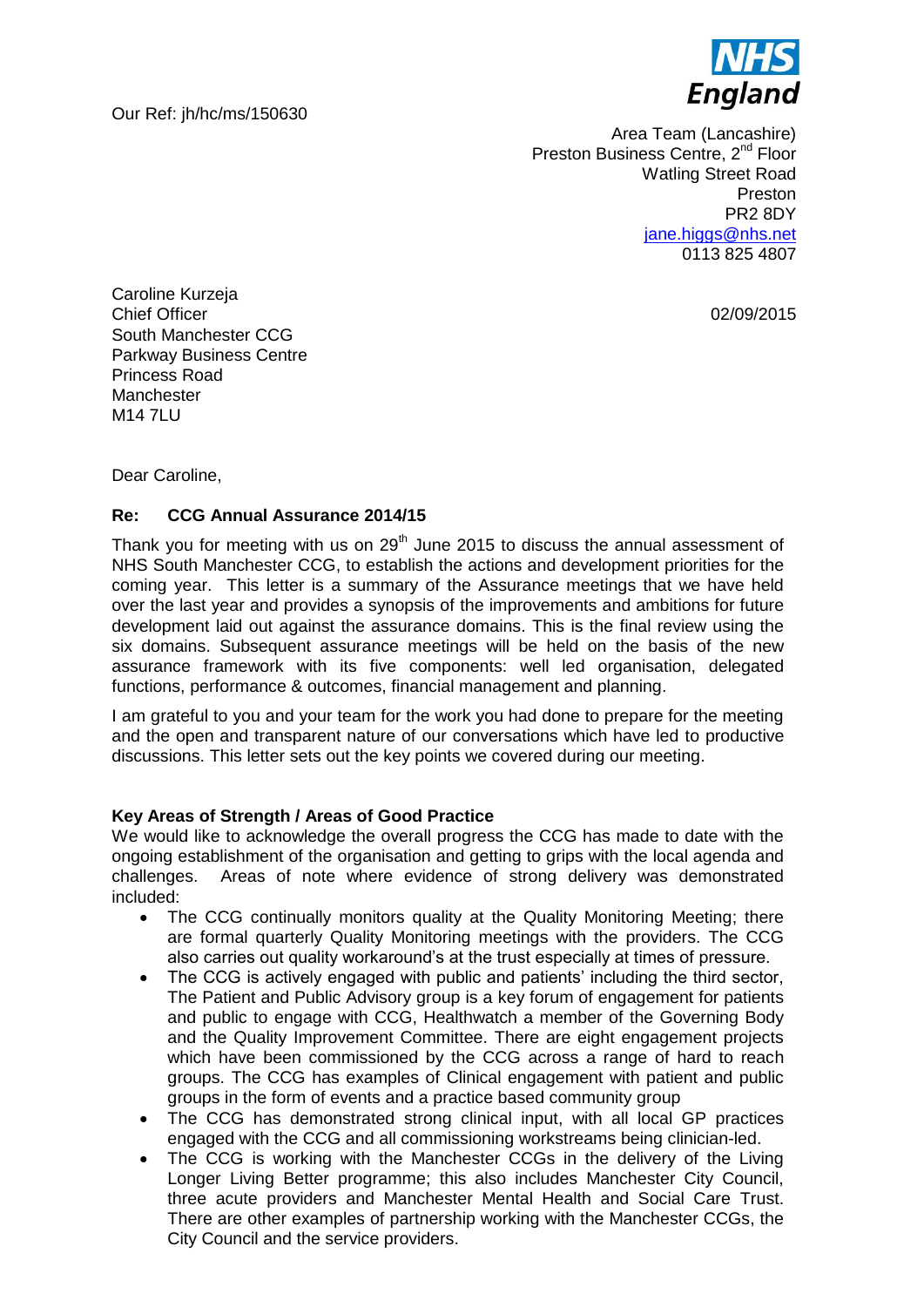- There is evidence of robust governance with a clean audit report being received.
- The CGGs leadership in working collaboratively with a challenged acute organisation has been noted.

## **NHS Constitution standards**

The Constitutional Section of the CCG Delivery Dashboard for 2014/15 is appended to this letter. This shows the following areas of achievement and challenge:

### **Areas of achievement**

- **RTT** All standards met throughout the year
- **Cancer**  Two week wait The two week standard and two week breast symptom wait were delivered throughout the year
- **Cancer –** 31 day waits All measures have achieved throughout the year
- **Cancer**  62 day standard The 62 day screening measure achieved through the year
- **MSA Breaches** There have been no MSA breaches in the year
- **Mental Health** The Care Programme Approach standard has achieved the final three Quarters, having failed Quarter 1

### **Areas of challenge**

- **52 week waits** There was one 52 week wait in Quarter 3
- **Diagnostics**  This was failed for the final three Quarters of the year
- **Cancer**  62 day standard The 62 day standard failed for the last three Quarters of the year. The 62 day screening measure achieved through the year
- **A&E**  The main provider, UHSM, failed three Quarters of the year, achieved Quarter 2
- **Ambulance** Each standard has failed for at least three Quarters of the year

### **Quality and Outcome Measures**

- **HCAIs** MRSA There were no instances of MRSA in the year
- **HCAIs**  C. Diff This has exceeded the ceiling since Quarter 2, having achieved Quarter 1
- **IAPT**  Access failed the first three quarters for which data was available at the time of the meeting and recovery failed for Quarters 2 and 3

### **NHS Statutory Duties**

Throughout the year the CCG has met your statutory responsibility areas. We consider that as a CCG you have demonstrated your ability to deliver as laid out in 14Z16 and 14Z8 of the NHS Act 2006 (as amended by the Health and Social Care Act 2012) sections:

- 14T Each CCG whilst carrying out its functions must have a regard to the need to reduce inequalities between patients with respect to their ability to access health services, and reduce inequalities between patients with respect to the outcomes achieved for them.
- 14R Duty as to continuous improvement in quality of services
- 14W try to obtain appropriate advice in order to deliver functions
- 14Z2 Public involvement and consultation by clinical commissioning groups
- 223H to 223J Expenditure, finance and controls including evidence of a clean audit report being received
- Consultation and engagement with HWB with regards development of joint and HWB strategy
- 14Z15 Publication of a CCG annual report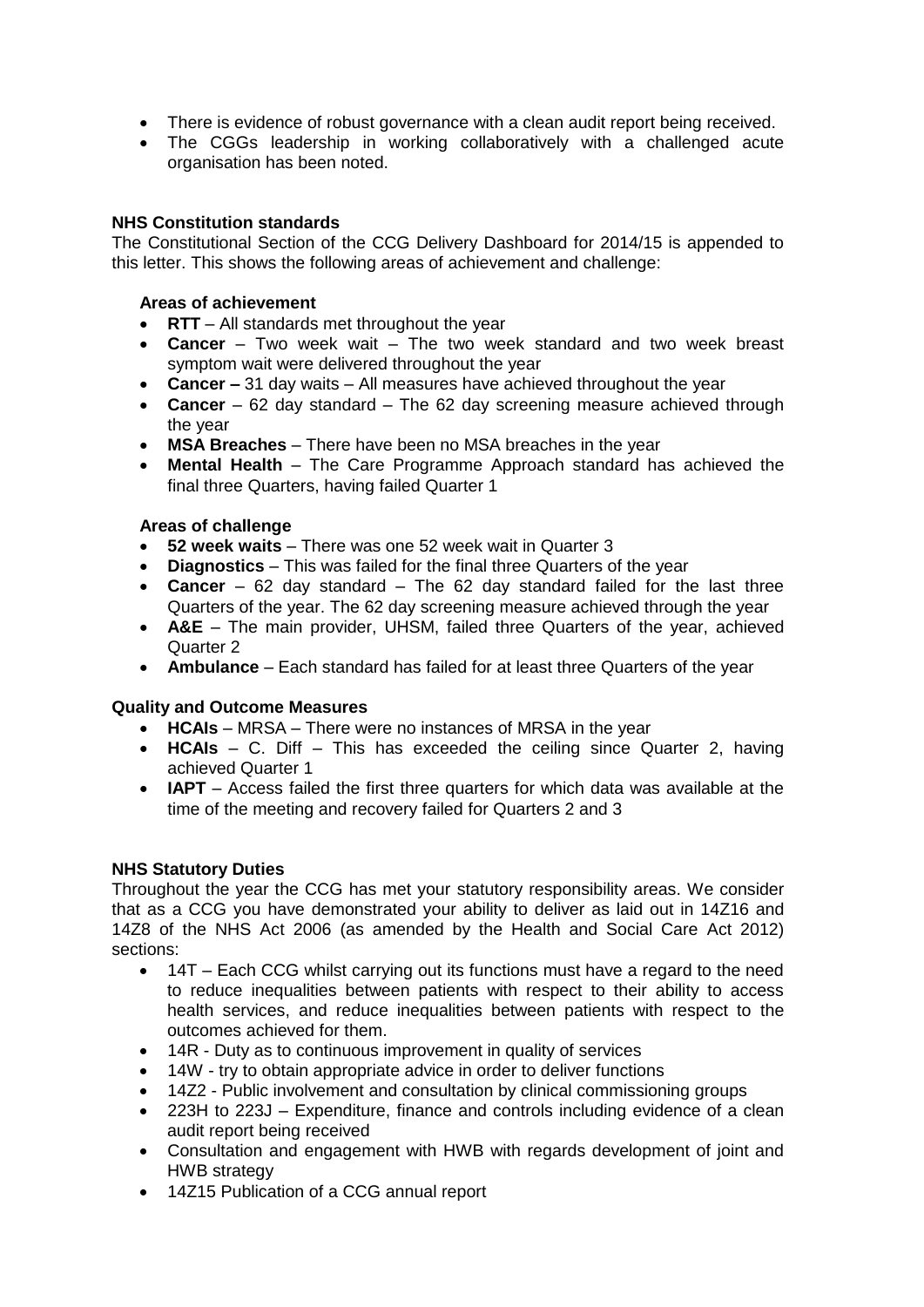Specifically the CCG has also:

- delivered a revenue surplus for the year in line with its agreed target
- earmarked and spent 2.5% of its budget on non-recurrent expenditure, in line with national guidance
- managed its running costs within target
- delivered QIPP savings of £1.61m a shortfall of £3.5m against the plan

In addition you are aware that CCG's have a statutory obligation as Category 2 responders under the Civil Contingencies Act 2004 to be in a position to have planned for, and effectively respond to, major incidents. This includes supporting NHS England.

#### **Five Year Forward View**

The CCG has started work to adapt its local strategy to incorporate the Five Year Forward View into its work. This has still to translate into a clear long term plan to implement the Five Year Forward view and we have agreed a timescale by which this will be shared for discussion. It will be important to build on the early engagement with your membership as well as that with your NHS and local government partners to develop this plan, which will also need to set out your approach to public engagement.

The CCG is eager to monitor developments in relation to the Greater Manchester Devolution and hopes to explore and more fully understand the implications of it during the next year. The CCG is committed to delivering services in line with Healthier Together programme, in the single service model and way of working. It is consistent with NHS England's vision set out in the NHS five year forward view, to develop networks of linked hospitals to ensure patients with the most serious needs get to specialist emergency centres.

### **Key Areas of Challenge**

During the 2014/15 year the CCG has had particular challenges across the following areas:

- Acknowledgement of challenges facing the CCG with the current focus on the local acute provider with regards to the quality of service delivery and financial position, which you are working closely with the Trust to overcome in collaboration with regulators and partners.
- Delivery of A&E 4 hour standard the South Manchester Urgent Care Board monitors the recovery plan progress whilst recognising the constraints of workforce and increased acuity of patients. ECIST are continuing to work with UHSM and the Health economy to revise the recovery plan for sustainable achievement of the A&E 4 hour standard.
- Cancer 62 day urgent referral standard Performance improved throughout the year. The CCG is working to identify the key issues contributing to underperformance.
- Mental health service provision including IAPT there are significant concerns about the capacity of the current provider to deliver; however you are actively seeking alternative providers to address this situation.
- Delivery of Non elective activity as part of the Better Care Fund plan which is proving challenging, in light of the planning round requests regarding commissioning of activity and the challenges of local HWB partnership at district level.
- The delivery of diagnostic services with an area of concern being for Endoscopy, recruitment plans are in place and also plans for additional capacity moving into 2015/16.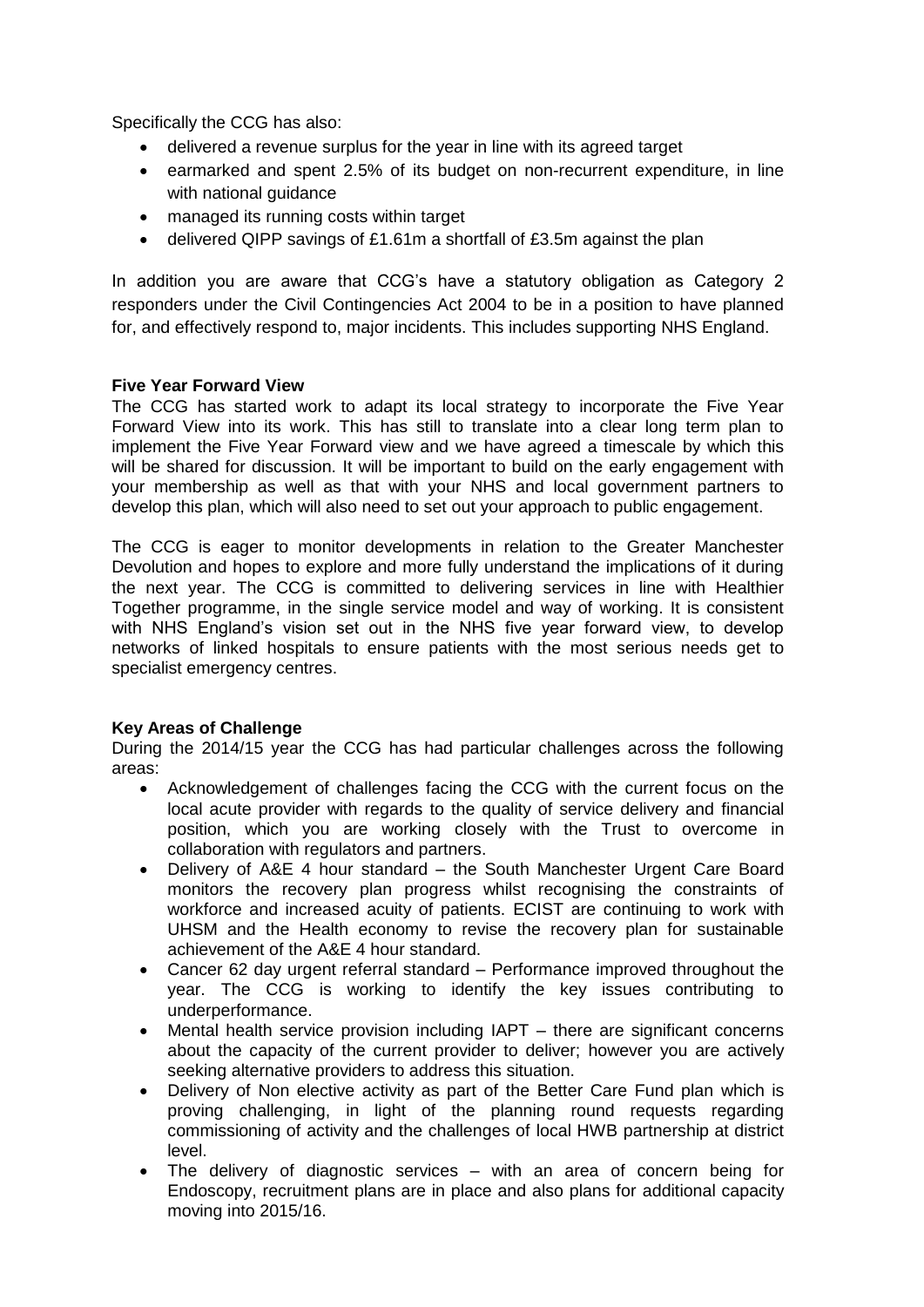Referral to Treatment Incomplete reporting issues identified, led to a validation process for 3199 pathways. 37, over 52 week waits were identified and these have now been managed.

## **Key Interdependencies and Associated Issues**

As part of the discussions the following key interdependencies and associated issues were identified:

- Throughout 2014/15, the development of co-commissioning arrangements has increasingly been recognised as key to transforming primary care, this has been further underpinned by the CCG aspiration for level 2 co-commissioning status and the opportunities to formalise and broaden the scope for co-commissioning this provides.
- The CCG and LGM Team have been working jointly to identify and address issues relating to unwarranted variation in quality and safety across primary care and will continue to work jointly on the implementation of co-commissioning arrangements.
- You have been able to demonstrate for EPRR requirements that the CCG is working with other organisations in planning, exercising and training for civil emergencies.

### **Development Needs and Agreed Actions**

Areas where development required and actions agreed:

- Management of the ongoing issues with Manchester Mental Health and Social Care Trust.
- Ongoing issues with IAPT delivery. Agreed support from the IST to be provided with regard to monitoring and validation.
- Cancer strategy implementation. CCG to ensure acute trusts provide selfassessment of eight key priorities.
- A&E, delivery of sustainable service provision at UHSM. Ensure SRG rigour and challenge on delivery of the improvement trajectory.
- Focus on diagnostics to support the delivery of RTT and Cancer standards.
- Improved management of Delayed Transfers of care.

Overall, we would like to congratulate you on the progress you have made and the capability and capacity that you have worked hard to build and develop over the last year. The coming year is all about implementation and attention to detail and focus will be important. Delivery of the NHS constitutional standards along with implementation of the Five Year Forward View strategy are the priorities going forward, so creating strong relationships and taking clear action where there are issues is key.

Thank you again to you and your team for meeting with us and for the open and constructive dialogue, I hope this letter provides an accurate summary of the discussions and clearly indicates the next steps. We look forward to working with you on progressing work against the areas outlined above.

Yours sincerely,

**Jane Higgs Director of Assurance & Delivery NHS England (Lancashire Greater Manchester)**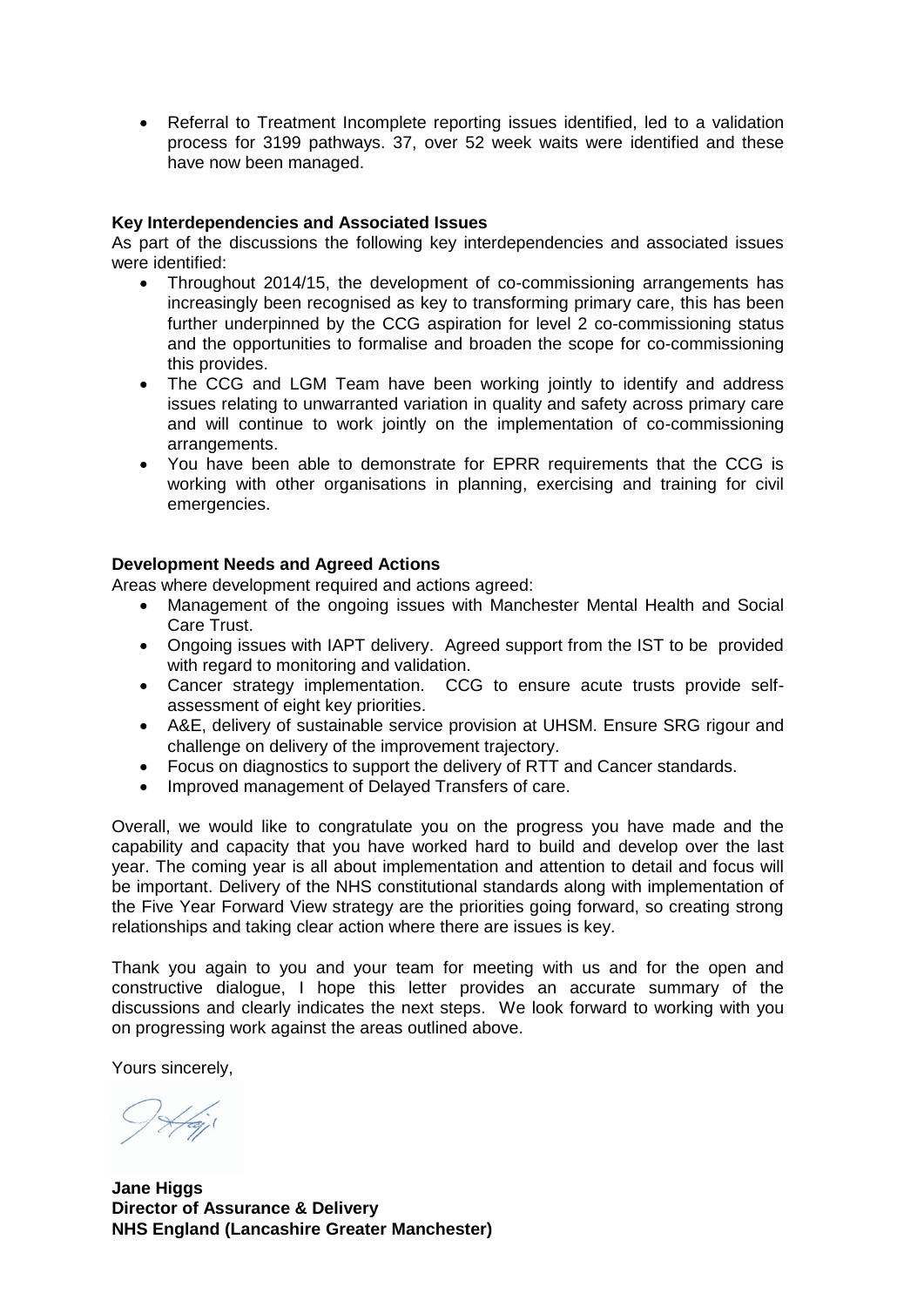**Q4 Delivery Dashboard – NHS Constitution Section**

| <b>CCG BASED INDICATORS</b>                                                                                                                                 | <b>Operationa</b> | Q <sub>1</sub><br>e | Q <sub>2</sub> | Q3             | Q <sub>4</sub><br>l Standard   Performanc Performance Performance Performance |
|-------------------------------------------------------------------------------------------------------------------------------------------------------------|-------------------|---------------------|----------------|----------------|-------------------------------------------------------------------------------|
| Referral to Treatment waiting times for non-urgent consultant-led<br>treatment                                                                              |                   |                     |                |                |                                                                               |
| Admitted patients starting treatment within a maximum of 18 weeks from<br>referral                                                                          | 90%               | 92.57%              | 92.61%         | 93.48%         | 91.18%                                                                        |
| Non-admitted patients starting treatment within a maximum of 18 weeks<br>from referral                                                                      |                   | 96.90%              | 96.48%         | 95.82%         | 95.55%                                                                        |
| Patients on incomplete non-emergency pathways (yet to start treatment)<br>waiting no more than 18 weeks from referral                                       | 92%               | 95.59%              | 95.16%         | 94.24%         | 94.97%                                                                        |
| Number of patients waiting more than 52 weeks on incomplete pathways                                                                                        |                   | $\mathbf{0}$        | $\mathbf{0}$   | $\overline{1}$ | $\bf{0}$                                                                      |
| <b>Diagnostic test waiting times</b>                                                                                                                        |                   |                     |                |                |                                                                               |
| Percentage of patients waiting 6 weeks or more for a diagnostic test (15<br>key tests)                                                                      |                   | 0.87%               | 4.57%          | 3.78%          | 2.81%                                                                         |
| <b>Cancer waits - Two-week waits</b>                                                                                                                        |                   |                     |                |                |                                                                               |
| Maximum two-week wait for first outpatient appointment for patients<br>referred urgently with suspected cancer by a GP                                      |                   | 95.93%              | 97.03%         | 96.84%         | 96.85%                                                                        |
| Maximum two-week wait for first outpatient appointment for patients<br>referred urgently with breast symptoms (where cancer was not initially<br>suspected) |                   | 98.74%              | 95.67%         | 95.90%         | 95.65%                                                                        |
| Cancer waits - one month (31 days) wait                                                                                                                     |                   |                     |                |                |                                                                               |
| Maximum 31-day wait from diagnosis to first definitive treatment for all<br>cancers                                                                         | 96%               | 98.80%              | 99.39%         | 98.65%         | 99.32%                                                                        |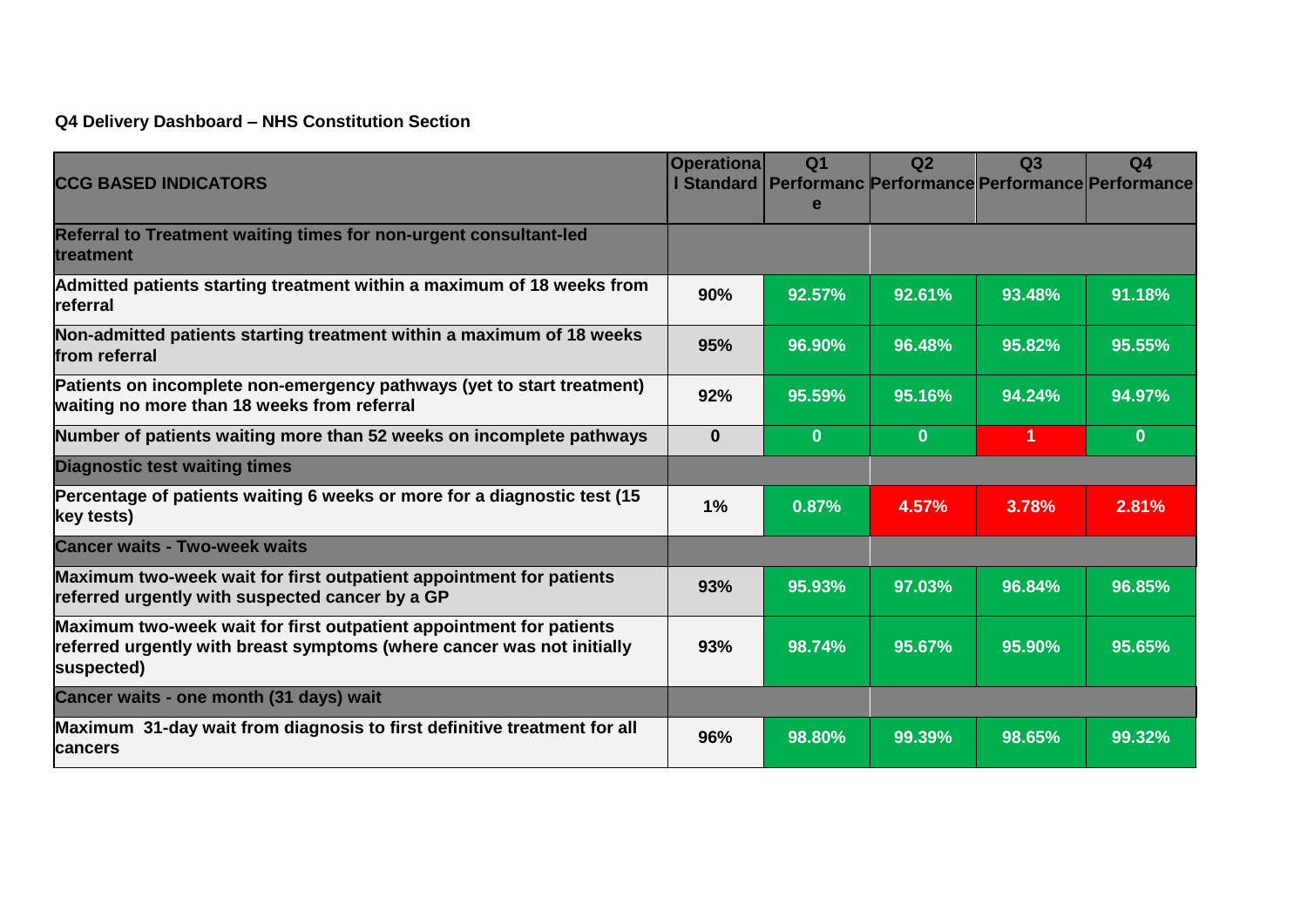| Maximum 31-day wait for subsequent treatment where that treatment is<br>surgery                                                                                                                            | 94%         | 97.06%                | 100.00%    | 96.55%   | 97.14%   |
|------------------------------------------------------------------------------------------------------------------------------------------------------------------------------------------------------------|-------------|-----------------------|------------|----------|----------|
| Maximum 31-day wait for subsequent treatment where the treatment is an<br>anti-cancer drug regimen                                                                                                         | 98%         | 100.00%               | $100.00\%$ | 100.00%  | 100.00%  |
| Maximum 31-day wait for subsequent treatment where the treatment is a<br>course of radiotherapy                                                                                                            | 94%         | 100.00%               | 100.00%    | 100.00%  | 94.59%   |
| Cancer waits - 2 month (62 days) waits                                                                                                                                                                     |             |                       |            |          |          |
| Maximum 62-day wait from urgent GP referral to first definitive treatment<br>for cancer                                                                                                                    | 85%         | 85.29%                | 79.45%     | 81.36%   | 84.00%   |
| Maximum 62-day wait from referral from an NHS screening service to first<br>definitive treatment for all cancers                                                                                           |             | 100.00%               | 100.00%    | 93.75%   | 100.00%  |
| Maximum 62-day wait for first definitive treatment following a consultants<br>decision to upgrade the priority of the patients (all cancers)                                                               |             | 85.00%<br>operational | 80.00%     | 92.86%   | 80.95%   |
| <b>Mixed-Sex Accommodation</b>                                                                                                                                                                             |             |                       |            |          |          |
| <b>Breaches of Mixed-Sex Accommodation</b>                                                                                                                                                                 | $\mathbf 0$ | 0                     | $\bf{0}$   | $\bf{0}$ | $\bf{0}$ |
| <b>Mental Health</b>                                                                                                                                                                                       |             |                       |            |          |          |
| Care Programme Approach (CPA): Percentage of people under adult<br>mental illness specialities on CPA who were followed up within 7 days of<br>discharge from psychiatric inpatient care during the period | 95%         | 92.31%                | 100.00%    | 98.55%   | 98.28%   |

|                                                                                                                                          | <b>Operational</b> | <b>Q1</b> |  |  |                                                             |  |  |
|------------------------------------------------------------------------------------------------------------------------------------------|--------------------|-----------|--|--|-------------------------------------------------------------|--|--|
| <b>PROVIDER BASED INDICATORS</b>                                                                                                         |                    |           |  |  | Standard   Performanc Performance Performance   Performance |  |  |
|                                                                                                                                          |                    |           |  |  |                                                             |  |  |
| A&E waits -Percentage of A&E attendances where the patient spent 4 hours or less in A&E from arrival to transfer, admission or discharge |                    |           |  |  |                                                             |  |  |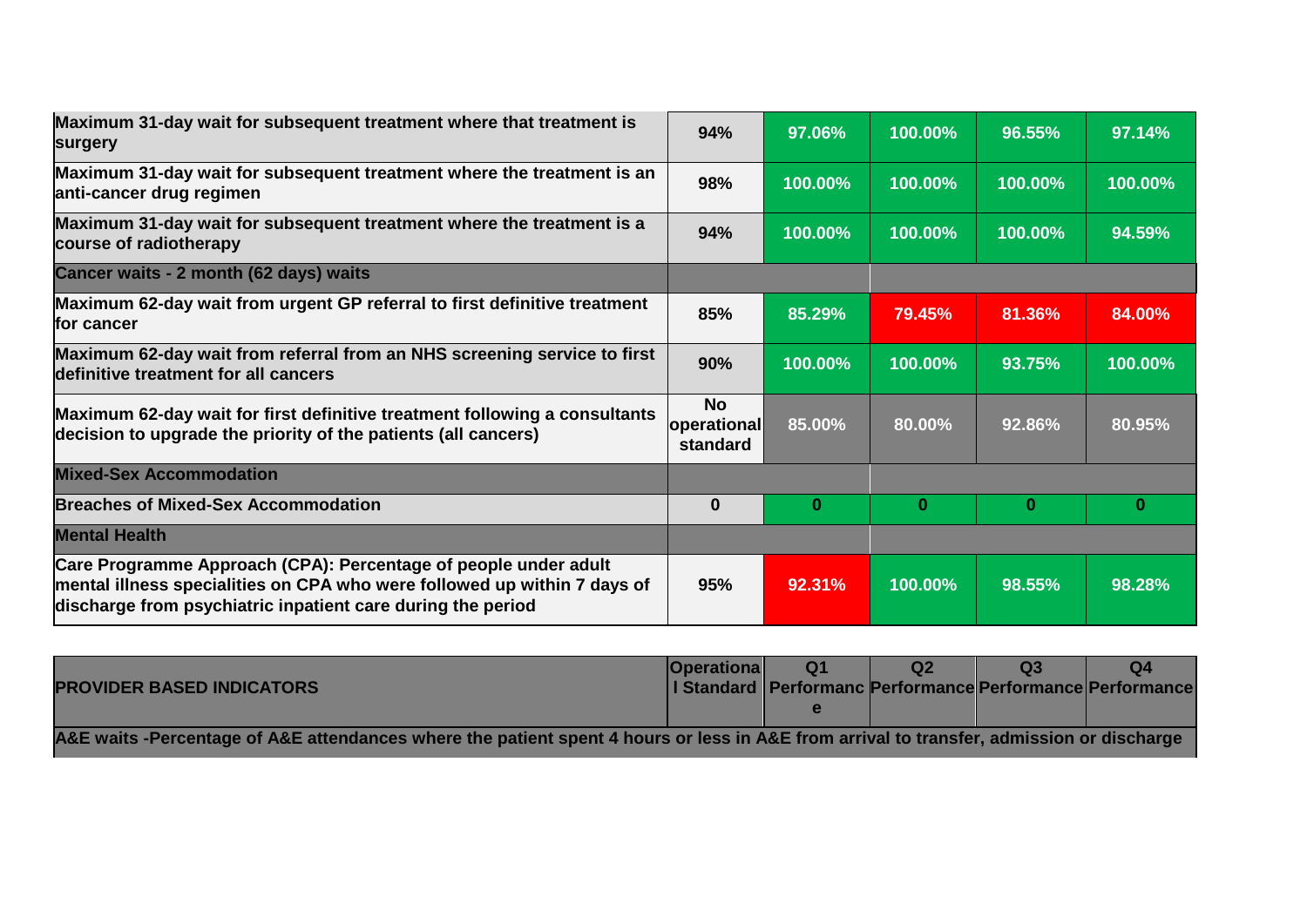| UNIVERSITY HOSPITAL OF SOUTH MANCHESTER NHS FOUNDATION<br><b>TRUST</b>                                                                                           | 95%                                         | 91.11% | 95.10%            | 91.95%                                 | 89.45% |
|------------------------------------------------------------------------------------------------------------------------------------------------------------------|---------------------------------------------|--------|-------------------|----------------------------------------|--------|
| <b>CENTRAL MANCHESTER UNIVERSITY HOSPITALS NHS FOUNDATION</b><br><b>TRUST</b>                                                                                    |                                             | 95.29% | 95.10%            | 91.53%                                 | 95.59% |
| <b>STOCKPORT NHS FOUNDATION TRUST</b>                                                                                                                            | 95%                                         | 91.26% | 95.30%            | 89.66%                                 | 84.08% |
| <b>Category A Ambulance Calls</b>                                                                                                                                |                                             |        |                   | NORTH WEST AMBULANCE SERVICE NHS TRUST |        |
| Category A (Red 1) calls resulting in an emergency response arriving<br>within 8 minutes                                                                         | 75%                                         | 73.62% | 70.88%            | 65.39%                                 | 67.05% |
| Category A (Red 2) calls resulting in an emergency response arriving<br>within 8 minutes                                                                         |                                             | 74.69% | 71.52%            | 66.70%                                 | 65.79% |
| Category A calls resulting in an ambulance arriving at the scene within 19<br>minutes                                                                            | 95%                                         | 95.77% | 94.86%            | 91.18%                                 | 91.15% |
| Cancelled Elective Operations: Number of elective operations that are cancelled at the last minute for non-clinical reasons and not re-<br>booked within 28 days |                                             |        |                   |                                        |        |
| UNIVERSITY HOSPITAL OF SOUTH MANCHESTER NHS FOUNDATION<br><b>TRUST</b>                                                                                           | <b>No</b><br><b>operational</b><br>standard | 1      | 5                 | 5                                      | З      |
| <b>CENTRAL MANCHESTER UNIVERSITY HOSPITALS NHS FOUNDATION</b><br><b>TRUST</b>                                                                                    | <b>No</b><br>operational<br>standard        | ٢L     | $\left( 0\right)$ | 36                                     | 47     |